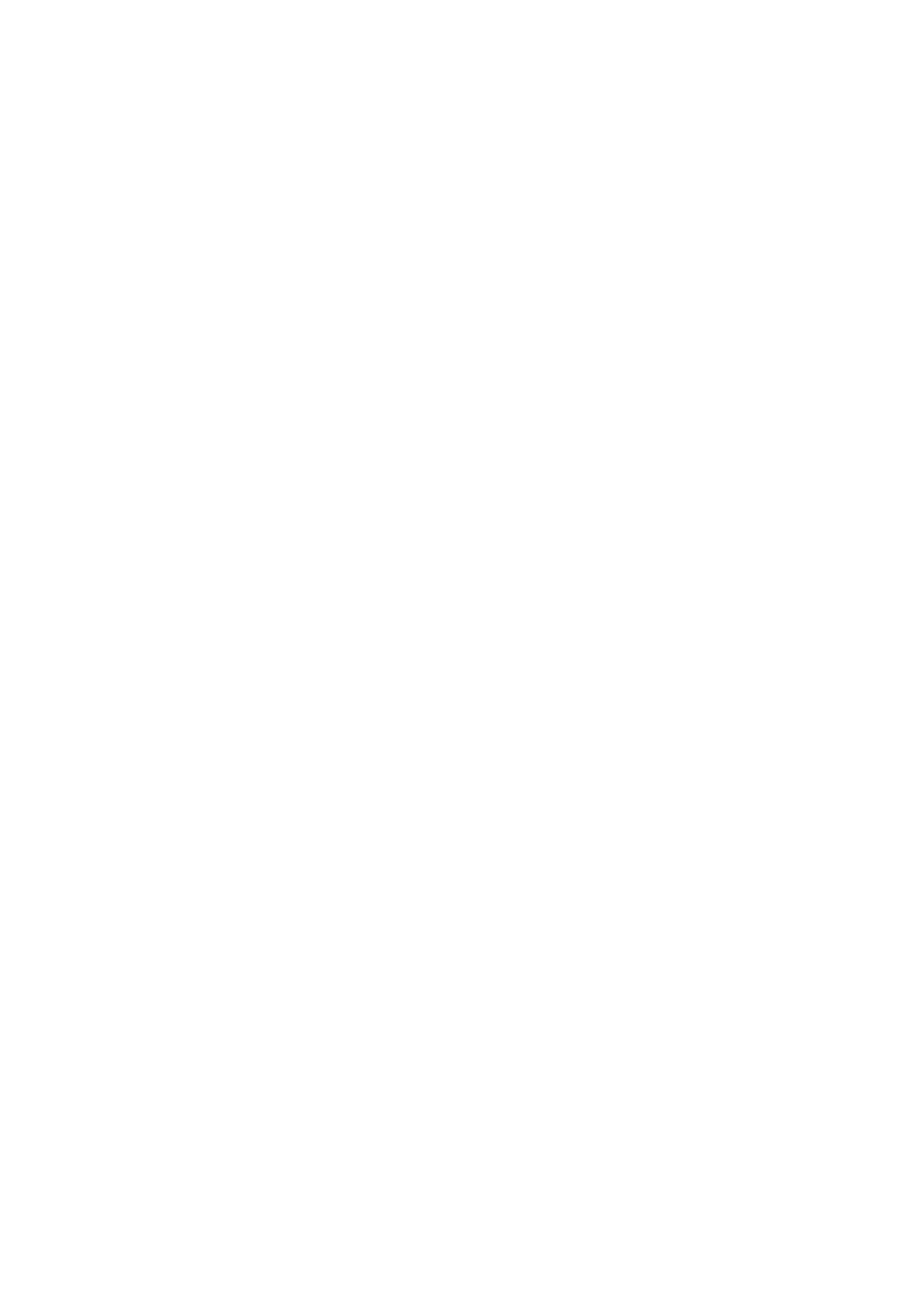

*Ad hoc* **Meeting, 28 September 2006, Nyon, Switzerland** G. Kleijer, R. Häner and H. Knüpffer, *compilers*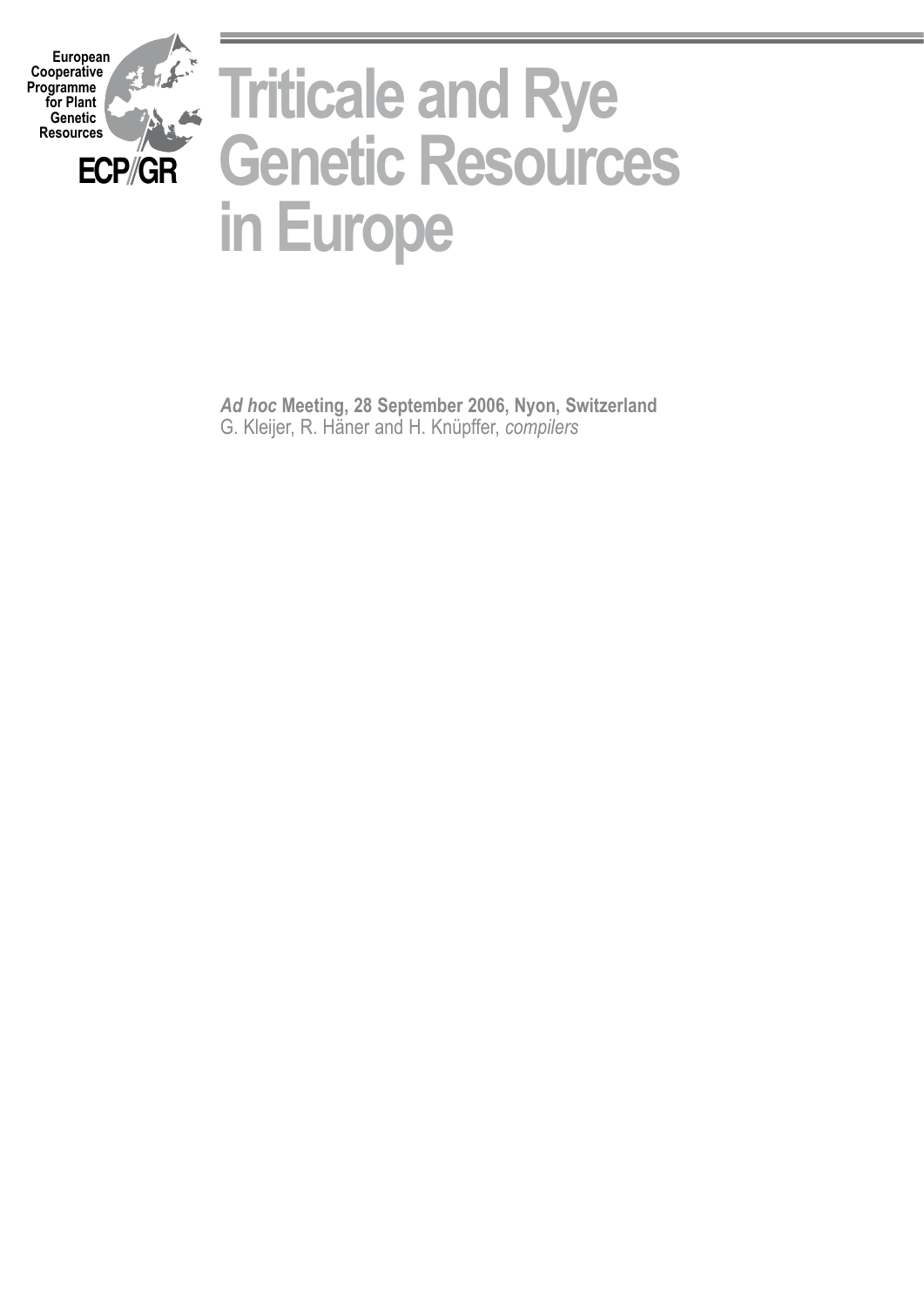**Bioversity International** is an independent international scientific organization that seeks to improve the wellbeing of present and future generations of people by enhancing conservation and the deployment of agricultural biodiversity on farms and in forests. It is one of 15 centres supported by the Consultative Group on International Agricultural Research (CGIAR), an association of public and private members who support efforts to mobilize cutting-edge science to reduce hunger and poverty, improve human nutrition and health, and protect the environment. Bioversity has its headquarters in Maccarese, near Rome, Italy, with offices in more than 20 other countries worldwide. The Institute operates through four programmes: Diversity for Livelihoods, Understanding and Managing Biodiversity, Global Partnerships, and Commodities for Livelihoods.

 The international status of Bioversity is conferred under an Establishment Agreement which, by January 2007, had been signed by the Governments of Algeria, Australia, Belgium, Benin, Bolivia, Brazil, Burkina Faso, Cameroon, Chile, China, Congo, Costa Rica, Côte d'Ivoire, Cyprus, Czech Republic, Denmark, Ecuador, Egypt, Greece, Guinea, Hungary, India, Indonesia, Iran, Israel, Italy, Jordan, Kenya, Malaysia, Mali, Mauritania, Morocco, Norway, Pakistan, Panama, Peru, Poland, Portugal, Romania, Russia, Senegal, Slovakia, Sudan, Switzerland, Syria, Tunisia, Turkey, Uganda and Ukraine.

 Financial support for Bioversity's research is provided by more than 150 donors, including governments, private foundations and international organizations. For details of donors and research activities please see Bioversity's Annual Reports, which are available in printed form on request from bioversitypublications@cgiar.org or from Bioversity's Web site (www.bioversityinternational.org).

 **The European Cooperative Programme for Plant Genetic Resources (ECPGR)** is a collaborative programme among most European countries aimed at facilitating the long-term conservation and the increased utilization of plant genetic resources in Europe. The Programme, which is entirely financed by the member countries, is overseen by a Steering Committee composed of National Coordinators nominated by the participating countries and a number of relevant international bodies. Bioversity International provides the Coordinating Secretariat. The Programme operates through nine networks in which activities are carried out through a number of permanent working groups or through *ad hoc* actions. The ECPGR networks deal with either groups of crops (cereals; forages; fruit; oil and protein crops; sugar, starch and fibre crops; vegetables, medicinal and aromatic plants) or general themes related to plant genetic resources (documentation and information; *in situ* and on-farm conservation; inter-regional cooperation). Members of the working groups and other scientists from participating countries carry out an agreed workplan with their own resources as inputs in kind to the Programme.

 The geographical designations employed and the presentation of material in this publication do not imply the expression of any opinion whatsoever on the part of Bioversity or the CGIAR concerning the legal status of any country, territory, city or area or its authorities, or concerning the delimitation of its frontiers or boundaries. Similarly, the texts and taxonomic definitions in these proceedings reflect the views of the respective authors and not necessarily those of the compilers or their institutions.

 Mention of a proprietary name does not constitute endorsement of the product and is given only for information.

#### **Citation**:

Kleijer, G.., R. Häner and H. Knüpffer, compilers. 2007. Triticale and Rye Genetic Resources in Europe. *Ad hoc* Meeting, 28 September 2006, Nyon, Switzerland. Bioversity International, Rome, Italy.

Cover illustration: Rye landrace in Ferden, Switzerland, 1375 m elevation. Rye was a traditional crop in this part of Switzerland. Courtesy of © G. Kleijer, Agroscope Changins-Wädenswil, Switzerland.

Acknowledgements to Dr L. Currah for English language editing and to E. Lipman and L. Maggioni for their contribution to the compilation.

ISBN: 978-92-9043-747-5

Bioversity International Via dei Tre Denari 472/a 00057 Maccarese Rome, Italy

© Bioversity International, 2007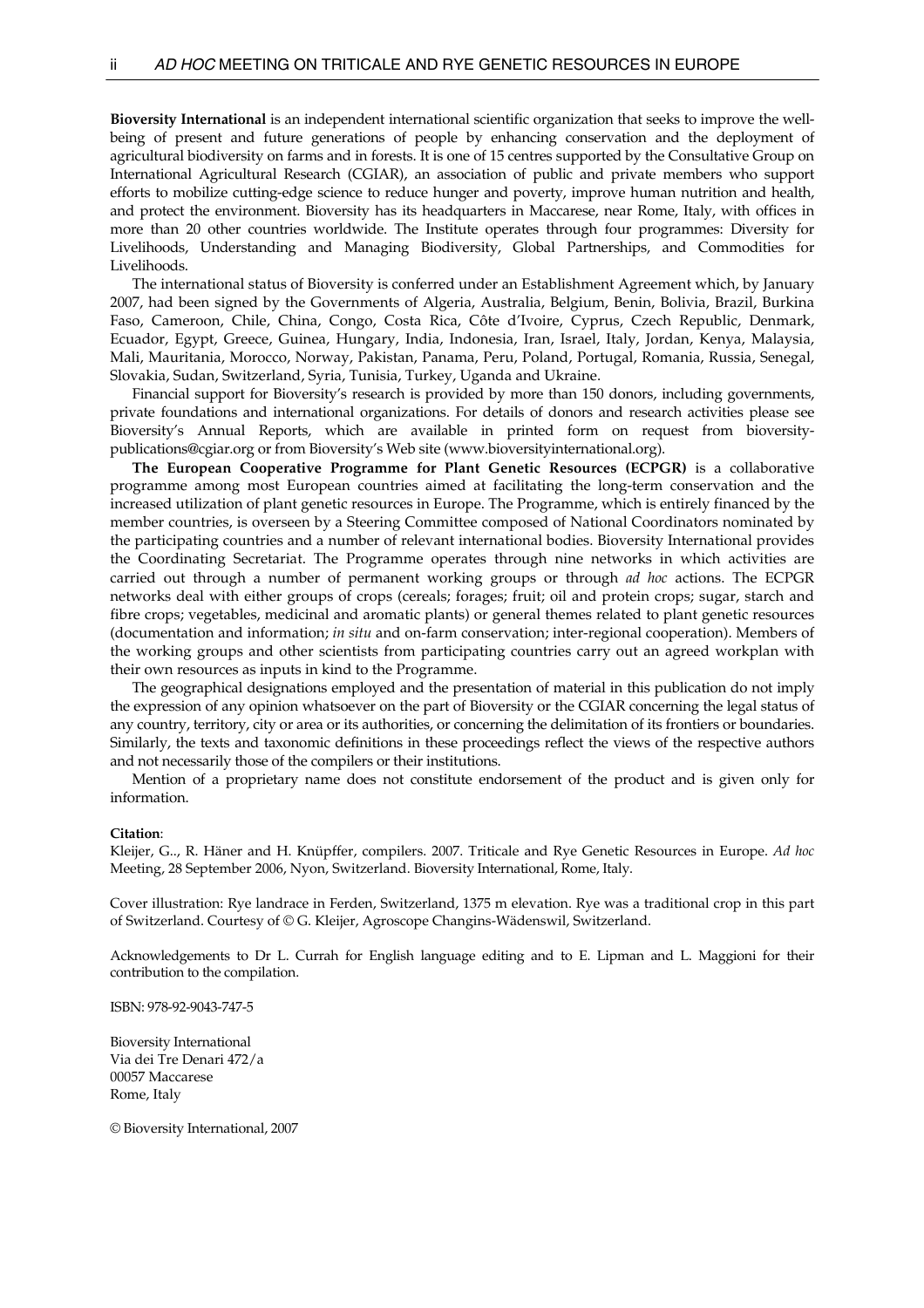# **CONTENTS**

| <b>SUMMARY OF THE MEETING</b>                                                    | 1                       |
|----------------------------------------------------------------------------------|-------------------------|
| <b>Introduction</b>                                                              | 1                       |
| Welcome                                                                          | 1                       |
| Aims of the meeting                                                              | 1                       |
| The Rye Central Crop Database                                                    | $\mathbf 2$             |
| <b>General information</b>                                                       | $\mathbf 2$             |
| <b>Data collection</b>                                                           | $\mathbf 2$             |
| Database structure                                                               | $\overline{\mathbf{2}}$ |
| Database content                                                                 | 3                       |
| Gaps in the database                                                             | $\overline{\mathbf{4}}$ |
| <b>Identification of duplicates</b>                                              | 4                       |
| The Triticale Central Crop Database                                              | 4                       |
| <b>General information</b>                                                       | 4                       |
| <b>Descriptors</b>                                                               | 5                       |
| <b>Future work</b>                                                               | 5                       |
| Additional descriptors, new international descriptor lists for rye and triticale | 5                       |
| Discussion on the genus name of triticale                                        | 6                       |
| A European Genebank Integrated System (AEGIS)                                    | 7                       |
| <b>Future work</b>                                                               | 7                       |
| The Central Crop Databases (CCDBs)                                               | $\overline{7}$          |
| <b>Extension of EURISCO descriptors</b>                                          | 8                       |
| <b>Core collections</b>                                                          | 8                       |
| <b>Evaluation data</b>                                                           | $\pmb{8}$               |
| <b>AEGIS</b>                                                                     | $\boldsymbol{9}$        |
| <b>European projects and fund-raising</b>                                        | 9                       |
| <b>Continuation of the work</b>                                                  | 9                       |
| <b>Concluding remarks</b>                                                        | 10                      |
| <b>APPENDICES</b>                                                                | 11                      |
| Appendix I. Acronyms and abbreviations                                           | 12                      |
| <b>Appendix II. Agenda</b>                                                       | 13                      |
| <b>Appendix III. List of participants</b>                                        | 14                      |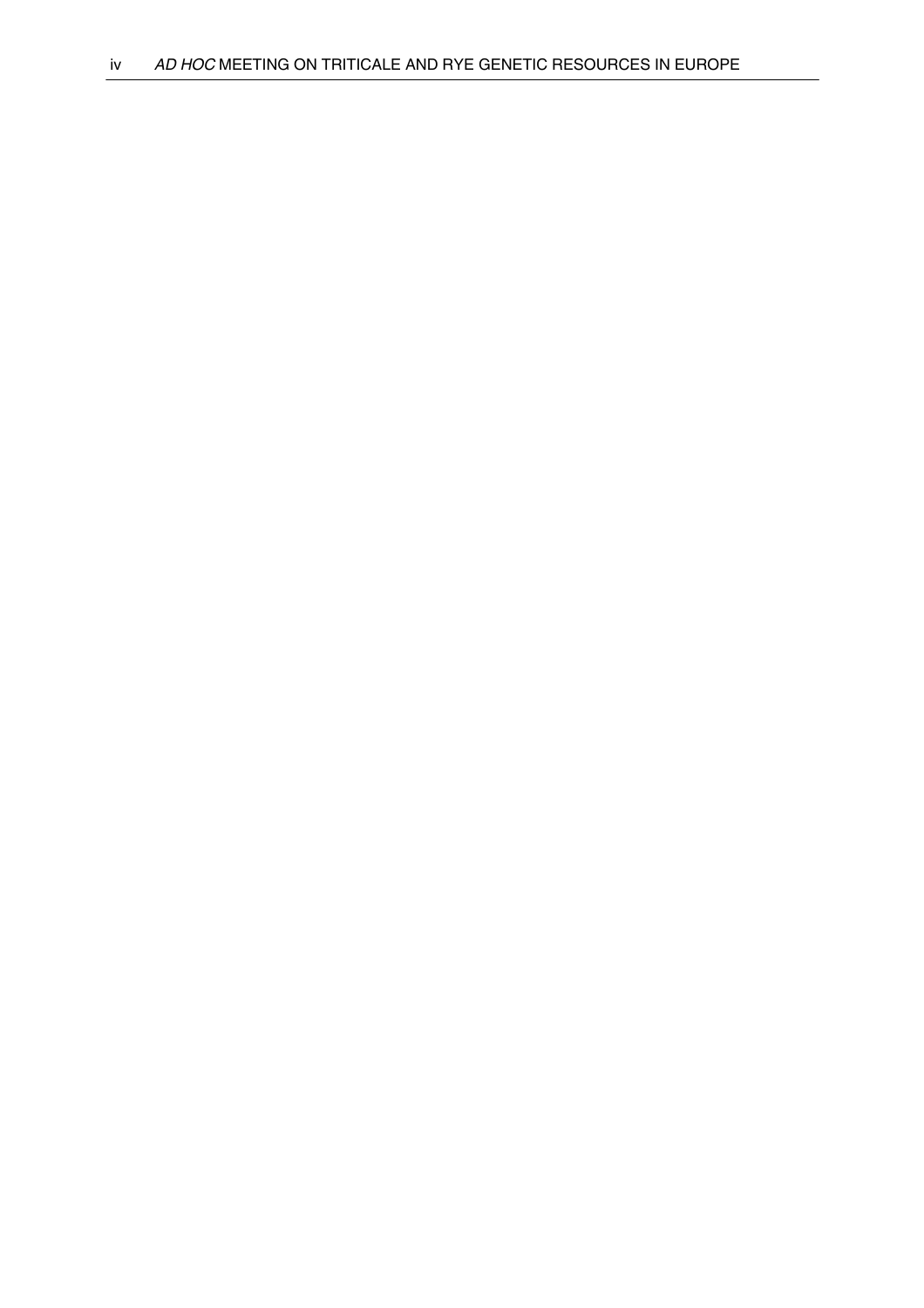# **SUMMARY OF THE MEETING**

## **Introduction**

### *Welcome*

The first *ad hoc* meeting on triticale and rye of the European Cooperative Programme for Plant Genetic Resources (ECPGR) took place at Agroscope Changins-Wädenswil (ACW) in Nyon, Switzerland, on 28 September 2006.

 The meeting was opened by Gert Kleijer (ACW) who welcomed the participants, who came from France, Germany, Poland, the Russian Federation, Switzerland and Turkey. The list of participants is provided in Appendix III.

 G. Kleijer presented a short overview of some of the activities of ACW. ACW hosts the Swiss national genebank, with about 10 000 accessions of wheat, barley, rye, triticale, vegetables and grapevines. Other activities of ACW are variety testing of a wide range of crops, and breeding programmes for wheat, triticale, soybean, grapevine and apple.

 G. Kleijer also gave a short introduction to ECPGR, noting that 38 European countries take part in this programme with six other associated countries. The principal aims of ECPGR were highlighted, such as:

- To facilitate the long-term *in situ* and *ex situ* conservation of plant genetic resources in Europe
- To facilitate the increased utilization of plant genetic resources in Europe
- To strengthen links between all plant genetic resources programmes in Europe and to promote the integration of countries which are not members of ECPGR
- To encourage cooperation between all stakeholders, including non-governmental organizations (NGOs) and private breeders
- To promote the planning of joint activities, including the development of joint project proposals to be submitted to funding agencies
- To encourage the sharing of conservation responsibilities for plant genetic resources for food and agriculture (PGRFA) in Europe
- To increase awareness, at all levels, of the importance of PGRFA activities including conservation and sustainable use
- To seek collaboration with other relevant regional and global initiatives.

 G. Kleijer further mentioned the recent change of the name of the former European Cooperative Programme for Crop Genetic Resources Networks (ECP/GR) to European Cooperative Programme for Plant Genetic Resources (ECPGR), decided by the ECPGR Steering Committee at its Tenth Meeting (5-8 September 2006, Riga, Latvia).

 The agenda was adopted without modifications (Appendix II). Helmut Knüpffer (Leibniz Institute of Plant Genetics and Crop Plant Research (IPK), Gatersleben, Germany) and Gert Kleijer chaired the sessions. The participants briefly introduced themselves.

#### *Aims of the meeting*

H. Knüpffer introduced the aims of this meeting. A questionnaire had been sent out before the meeting to the participants to get feedback on the most important achievements expected from this meeting. Both rye and triticale have their greatest importance in Europe. Most of the world's rye production is carried out in Europe and 90% of the rye germplasm is conserved in European genebanks. Triticale breeding and cultivation is important in Europe as well, and two-thirds of triticale germplasm is maintained in European genebanks.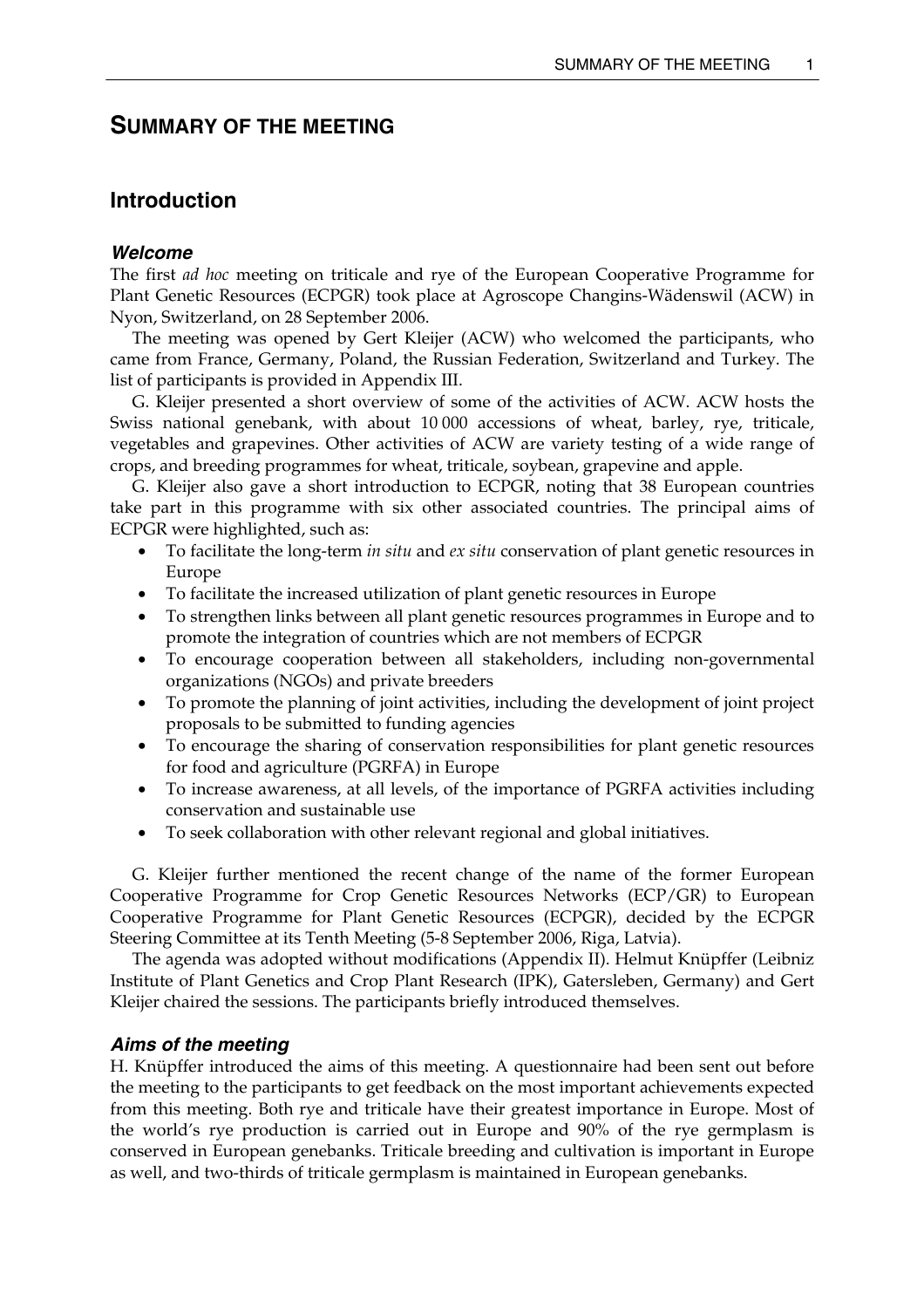The main aims of the meeting were:

- To review conservation and utilization activities of triticale and rye genetic resources in Europe, including the status of the respective Central Crop Databases (CCDBs)
- To determine gaps in conservation activities and discuss possibilities for filling these gaps
- To draft new Bioversity<sup>1</sup> descriptor lists and discuss additional descriptors for the **CCDBs**
- To discuss coordination and collaboration in characterization and regeneration, and to find ways of implementing the initiative for "A European Genebank Integrated System" (AEGIS) to initiate task sharing.

Complementary topics and aims suggested by the participants were:

- Wild species
- Duplicates
- Core collections
- Joint European evaluation projects
- Different types of triticale.

# **The Rye Central Crop Database**

*Marcin Zaczyński* 

## *General information*

The ECPGR European *Secale* Database (ESDB) is operated using the database management system PostgreSQL. All information on accessions is concentrated into a single table. For communication between the database and Internet the PHP Hypertext Preprocessor scripting language is used. The content of the database is available on Internet at the following address:

http://www.ihar.edu.pl/gene\_bank/secale/secale.html

 To simplify the work with data, a querying tool is available. Multiple criteria and selected descriptors can be used for querying.

## *Data collection*

The ESDB currently provides 13 707 records from 25 countries and 36 institutes. In 2006, the content of the database was verified and updated using the European Plant Genetic Resources Search Catalogue (EURISCO) as a source of accession information.

## *Database structure*

The database contains 28 descriptors. Recently, the data format for some of the descriptors was changed to make them compatible with the EURISCO format.2 In most cases the format change was an easy exercise but sometimes the whole content could not be transformed (for

 $\overline{a}$ <sup>1</sup> With effect from 1 December 2006, IPGRI and INIBAP operate under the name "Bioversity International", Bioversity for short. This new name echoes their new strategy, which focuses on improving people's lives through biodiversity research. 2 For definitions of EURISCO descriptors, see

www.ecpgr.cgiar.org/epgris/Tech\_papers/EURISCO\_Descriptors.doc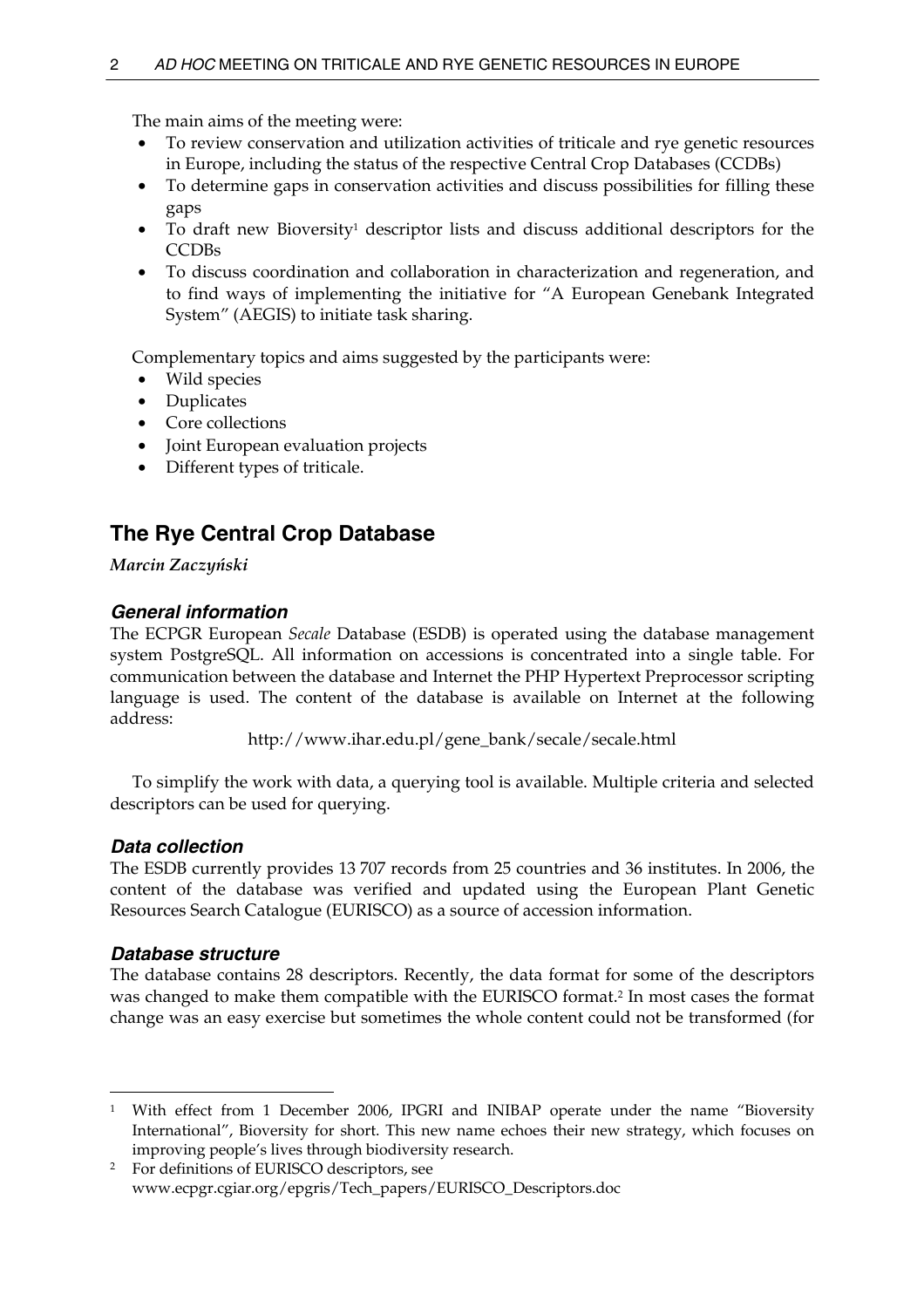example, some donor institute abbreviations are lacking the proper FAO INSTCODE).3 Eighteen descriptors are identical or similar to those of the EURISCO descriptor list; the remaining ten descriptors are either in a different format or they are non-standard descriptors. The following descriptors are used:

## **EURISCO descriptors**

- 1. Institute code (INSTCODE)
- 2. Accession Number (ACCENUMB)
- 3. Accession Name (ACCENAME)
- 4. Year of inclusion into the collection (INYEAR)
- 5. Country of origin (ORIGCTY)
- 6. Donor institute code (DONORCODE) ECPGR acronyms are used for donor codes instead of FAO acronyms
- 7. Donor number (DONORNUMB)
- 8. Other number(s) associated with the accession (OTHERNUMB)
- 9. Status of sample (SAMPSTAT)
- 10. Pedigree (PEDIGREE) the same as Ancestral data
- 11. Source of sample (COLLSRC)
- 12. Breeding Institution (BREEDER)
- 13. Collecting institute(s) (COLLCODE)
- 14. Collecting date of original sample (COLLDATE)
- 15. Collector's number (COLLNUMB)
- 16. Location of collecting site (COLLSITE)
- 17. Elevation of collecting site (ELEVATION)
- 18. Latitude of the collection site (LATITUDE)
- 19. Longitude of the collection site (LONGITUDE)
- 20. Comments (REMARKS)

## **Non-standard descriptors**

- 1. Botanical name (BOTNAME) this descriptor provides the whole taxonomic name (e.g. *Secale cereale* var. *clausopaleatum*) instead of the separate EURISCO descriptors GENUS, SPECIES, SUBTAXA
- 2. Life cycle (LIFECYCLE)
- 3. Availability of material for exchange (AVA)
- 4. Ploidy level (PLOIDY)
- 5. Donor country (DONORCTY)
- 6. Growth habit (HABIT)
- 7. Year of release of the variety/year of registration (REGYEAR)
- 8. Ecological characterization of the collection site (ECOLOGY)

Details about descriptors used in the ESDB can be found at:

http://www.ihar.edu.pl/gene\_bank/secale/descriptor.html

## *Database content*

 $\overline{a}$ 

The ESDB records passport data for 13 707 accessions. For 91% of the accessions at least the species name has been identified. Regarding sample type, accessions recorded in the CCDB are distributed as follows: wild or semi-wild (85), traditional cultivars or landraces (1231),

<sup>&</sup>lt;sup>3</sup> EURISCO descriptor 31 (Decoded donor institute) can be used when the FAO Institution Code for the donor institute is not (yet) available.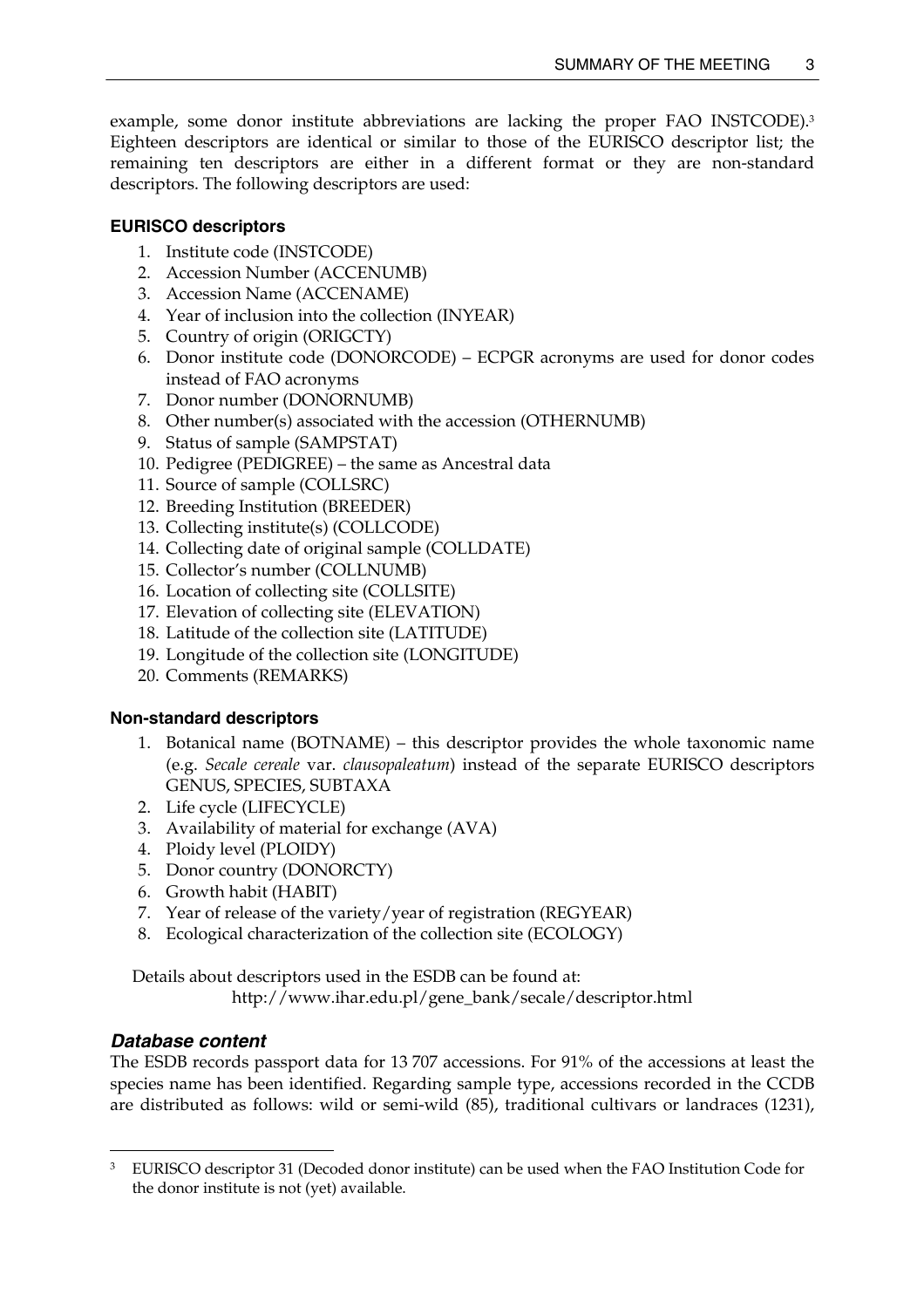breeding material (1176) and advanced cultivars (2282). Regarding the geographical origin, 79% of accessions are from Europe and 16% from Asia.

 The conservation of rye accessions is mainly carried out in three European countries: Poland (28% of rye accessions), the Russian Federation (22%) and Germany (16%). The biggest collections can be found in the following genebanks: Plant Breeding and Acclimatization Institute (PBAI), Radzików, Poland; Leibniz Institute of Plant Genetics and Crop Plant Research (IPK), Gatersleben, Germany; and N.I. Vavilov Research Institute of Plant Industry (VIR), St. Petersburg, Russian Federation. Another important genebank conserving 4% of the accessions recorded in the ESDB is the Plant Genetic Resources Department of the Aegean Agricultural Research Institute (AARI), Izmir, Turkey.

## *Gaps in the database*

Several descriptors show considerable data gaps. Table 1 lists the descriptors with highest frequency of data.

| $1.401$ and $1.500$ and $1.61$ and $1.60$ and $1.60$ and $1.60$ and $1.60$ and $1.60$ and $1.60$ and $1.60$ and $1.60$ and $1.60$ and $1.60$ and $1.60$ and $1.60$ and $1.60$ and $1.60$ and $1.60$ and $1.60$ and $1.60$ and |               |
|-------------------------------------------------------------------------------------------------------------------------------------------------------------------------------------------------------------------------------|---------------|
| <b>Descriptor</b>                                                                                                                                                                                                             | Frequency (%) |
| Country of origin                                                                                                                                                                                                             | 77            |
| Acquisition date                                                                                                                                                                                                              | 42            |
| Growth habit                                                                                                                                                                                                                  | 42            |
| Ploidy level                                                                                                                                                                                                                  | 37            |
| Biological status of accession                                                                                                                                                                                                | 36            |
| Life cycle                                                                                                                                                                                                                    | 29            |
| Location of collecting site                                                                                                                                                                                                   | 27            |

**Table 1.** Descriptors with highest frequency of data in the ESDB

## *Identification of duplicates*

A superficial survey of the ESDB shows that the number of duplicated accessions depends on the type of collection. Big collections of rye accessions have quite a high number of duplicates. Other collections are focused on local material. The unique parts of every collection are the most important for conservation purposes.

# **The Triticale Central Crop Database**

*Gert Kleijer* 

## *General information*

The European Triticale Database (ETDB) was established in 1999 as an initiative within the (then still informal) ECPGR Working Group on Wheat, and recorded 5203 accessions from nine different genebanks. The EURISCO descriptors were used for the ETDB. Three additional descriptors were included: growth class, ploidy level and availability. An update was carried out in 2006, using EURISCO as the source: 14 genebanks previously not included in the ETDB contained triticale accessions. For two genebanks, accessions were included in the ETDB but not in EURISCO. The ETDB currently records 11 721 accessions from 18 countries and 23 genebanks. Two-thirds of the accessions (7788) originate from Europe. The two most important genebanks holding triticale accessions are VIR, St. Petersburg, Russian Federation (3860 accessions) and the International Maize and Wheat Improvement Center (CIMMYT), Mexico (2056 accessions).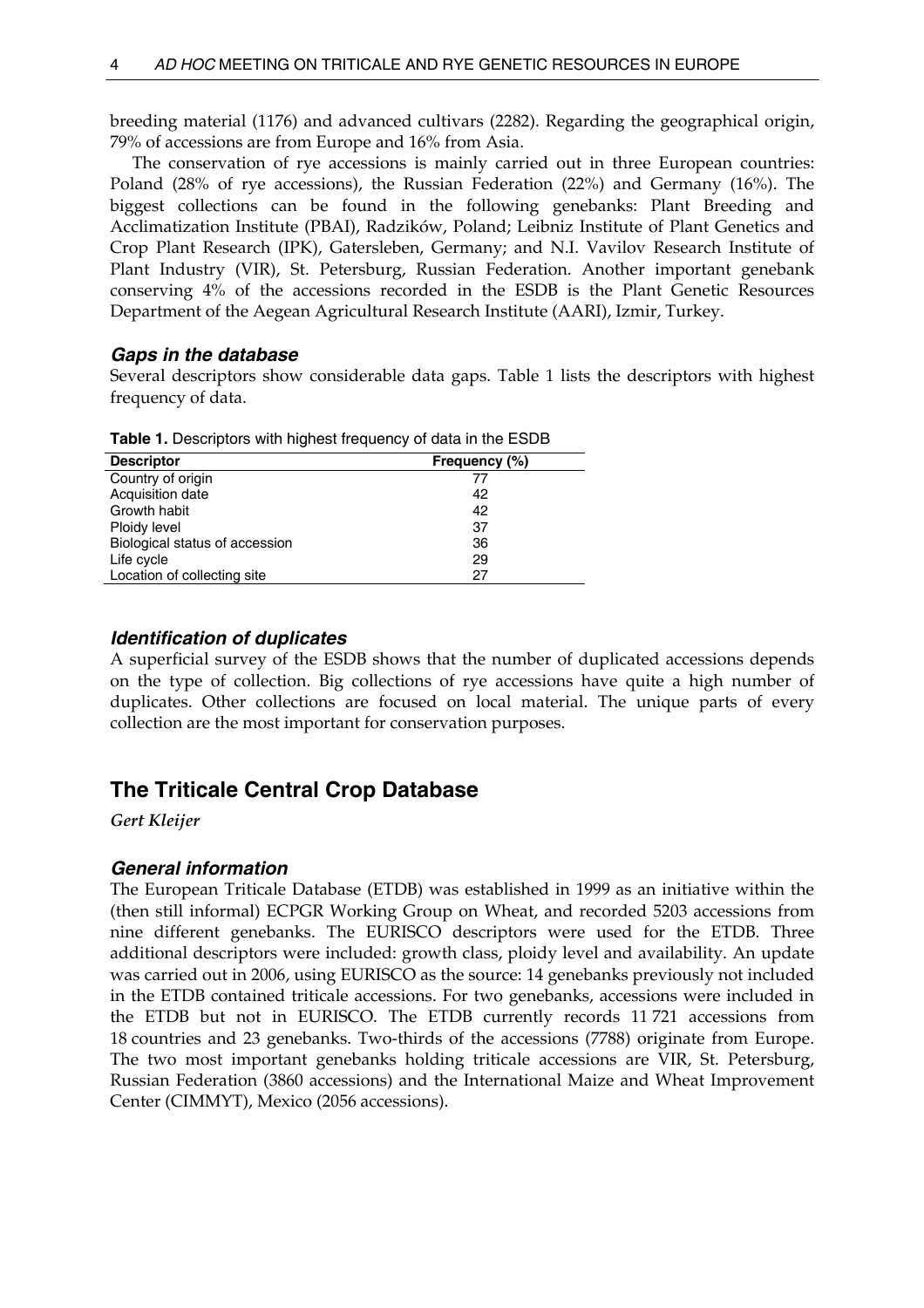## *Descriptors*

The frequency of data of the different descriptors is very variable and considerable gaps exist for several descriptors (Table 2).

| <b>Descriptor</b> | Frequency (%) |
|-------------------|---------------|
| Accession name    | 93.0          |
| Country of origin | 91.7          |
| Status of sample  | 81.1          |
| Growth class      | 64.4          |
| Availability      | 53.0          |
| Ploidy level      | 45.0          |
| Storage           | 43.1          |
| Acquisition date  | 40.4          |
| Duplication site  | 32.8          |
| Ancestor          | 29.5          |

|  |  | Table 2. Descriptors with highest frequency of data in the ETDB |
|--|--|-----------------------------------------------------------------|
|  |  |                                                                 |

 A detailed analysis of the descriptor "Status of sample" indicated clearly that triticale is a man-made crop and a young species. The frequency of breeding material and breeding lines is very high: 69%. One accession has been classified as wild, 57 as traditional cultivars/landraces and 30 as hybrids. These denominations need to be clarified.

 The identification of duplicates is very difficult. Sometimes this is due to spelling errors, in other cases accessions with apparently the same accession number show different countries of origin. Sometimes the ancestor's name is used as the accession name with up to 14 accessions derived from the same cross, and these are probably not duplicates.

## *Future work*

Several elements were mentioned which are important for the future of the ETDB:

- Contact with the individual database managers to check the data and the number of accessions.
- Update of the ETDB. The last update was made from EURISCO, but there is no guarantee that these data are the most recent ones.
- Inclusion of new descriptors (see below).
- Internet access: the ETDB will be on-line as soon as possible. The system used is Zope/Plone, which is open-source software.
- Implementation of AEGIS.

# **Additional descriptors, new international descriptor lists for rye and triticale**

#### *Marcin Zaczyński (for rye) and Gert Kleijer (for triticale)*

Complete draft descriptor lists for rye and triticale were presented. These descriptor lists contain all the EURISCO descriptors plus additional passport, characterization and evaluation descriptors, in total 63 for rye and 60 for triticale. Most of these additional descriptors are identical for rye and triticale, but there are some species-specific descriptors. The participants did not discuss all these descriptors in detail, but a number of points were noted and are included in the revised version. The idea was to harmonize the lists between these two crops as much as possible, and also to harmonize them with the wheat descriptor list.

It was recognized that sometimes a different scale has to be used for the different species.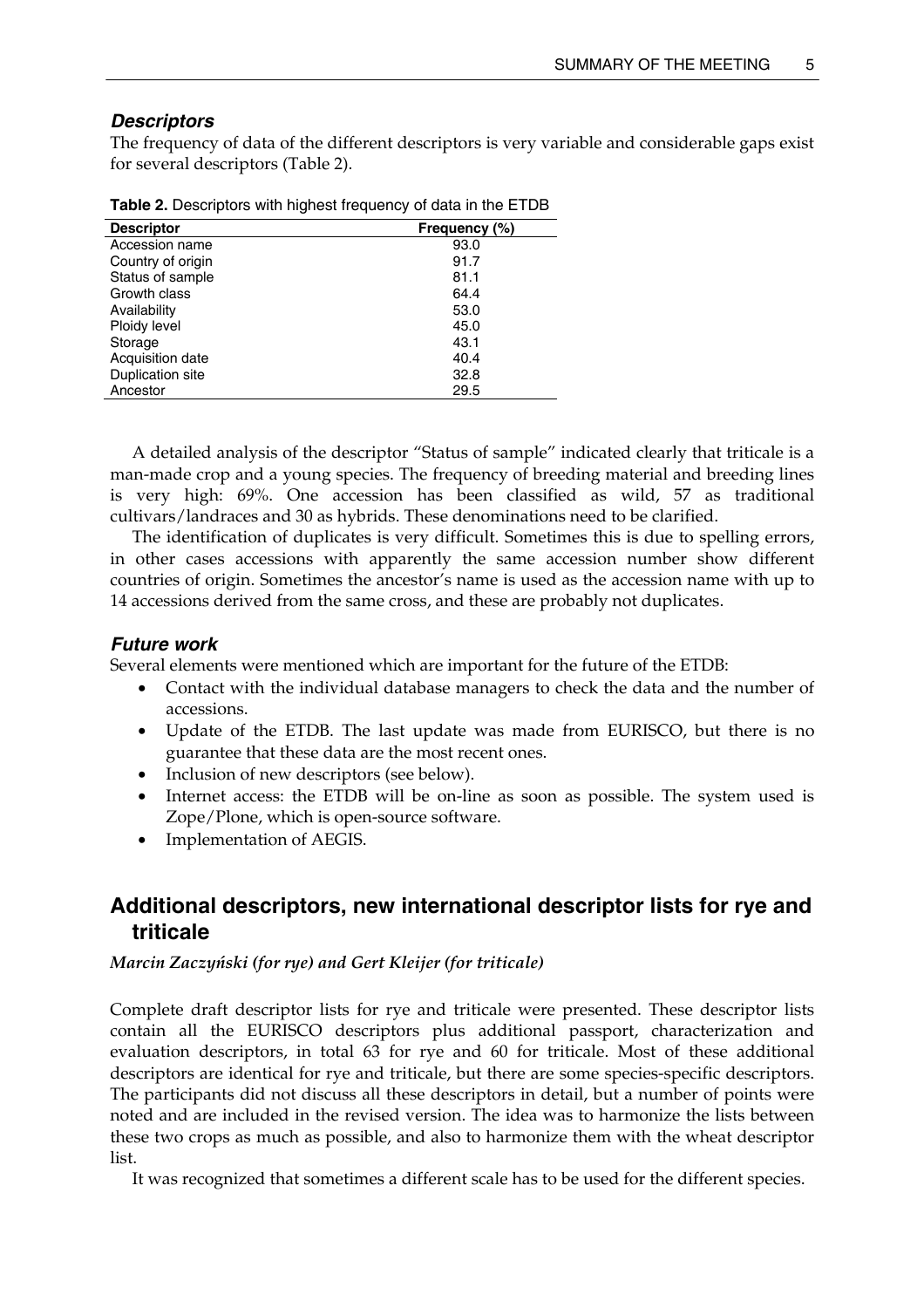The agreed follow-up is:

- Requesting feedback from Bioversity;
- Getting feedback from a larger group of triticale and rye specialists; and
- Asking Bioversity to prepare new versions of the "Bioversity Descriptors for Rye" and the "Bioversity Descriptors for Triticale".4

 The participants discussed briefly the additional descriptors for the Rye and Triticale CCDBs. A number of descriptors were identified, but it was agreed that this list would be finalized by email. After email consultation, the final list of additional descriptors is as shown in Table 3.

| <b>Descriptor</b>                      | Rve | <b>Triticale</b> |
|----------------------------------------|-----|------------------|
| Plant height                           | x   | x                |
| Susceptibility to powdery mildew       | x   | x                |
| Susceptibility to yellow rust          |     | x                |
| Susceptibility to stem rust            | x   | x                |
| Susceptibility to leaf rust            | x   | x                |
| Susceptibility to septoria             |     | x                |
| Susceptibility to fusarium head blight | x   | x                |
| Susceptibility to eyespot              | x   | x                |
| Thousand kernel weight                 | x   | x                |
| Grain protein content                  | x   | x                |
| Grain shrivelling                      |     | x                |
| Test weight                            |     | x                |

**Table 3.** Additional descriptors for the Rye and Triticale CCDBs

 The general feeling was that most of these descriptors are largely dependent on the environment. Screenings should be carried out in the presence of standard varieties, and information about the conditions of evaluation (at least the year and location but also other specific circumstances such as nitrogen, frost, drought, etc.) should be linked to the data, if possible.

 It was suggested that line drawings and photographs could be used to illustrate descriptor states.

# **Discussion on the genus name of triticale**

## *Helmut Knüpffer*

 $\overline{a}$ 

Introducing the problem of the correct scientific name of triticale, G. Kleijer mentioned that within EURISCO alone, five different name variants are used for triticale (*Triticale*, ×*Triticale*, *Triticosecale*, ×*Triticosecale* and × *Triticosecale*). In the past, several names have been proposed, some also based on the species level for the different ploidy groups, but at the moment, the most commonly used name is ×*Triticosecale*. H. Knüpffer informed the participants that two publications are in preparation (in Russia and in Germany) dealing with this problem. Both teams of authors will suggest retaining triticale in a separate genus from wheat (*Triticum*). The meeting recommends ×*Triticosecale* Wittm. for the time being, and as the common name: triticale (English and French), Triticale (German). The publications mentioned will also

<sup>4</sup> After the meeting, Bioversity agreed to contribute revising the new Rye and Triticale descriptors. A "working version" will then be uploaded on the ECPGR Web site. On the other hand, the preparation of new Bioversity Rye and Triticale descriptors will require identifying funds to cover the cost of publication – either in print or electronic.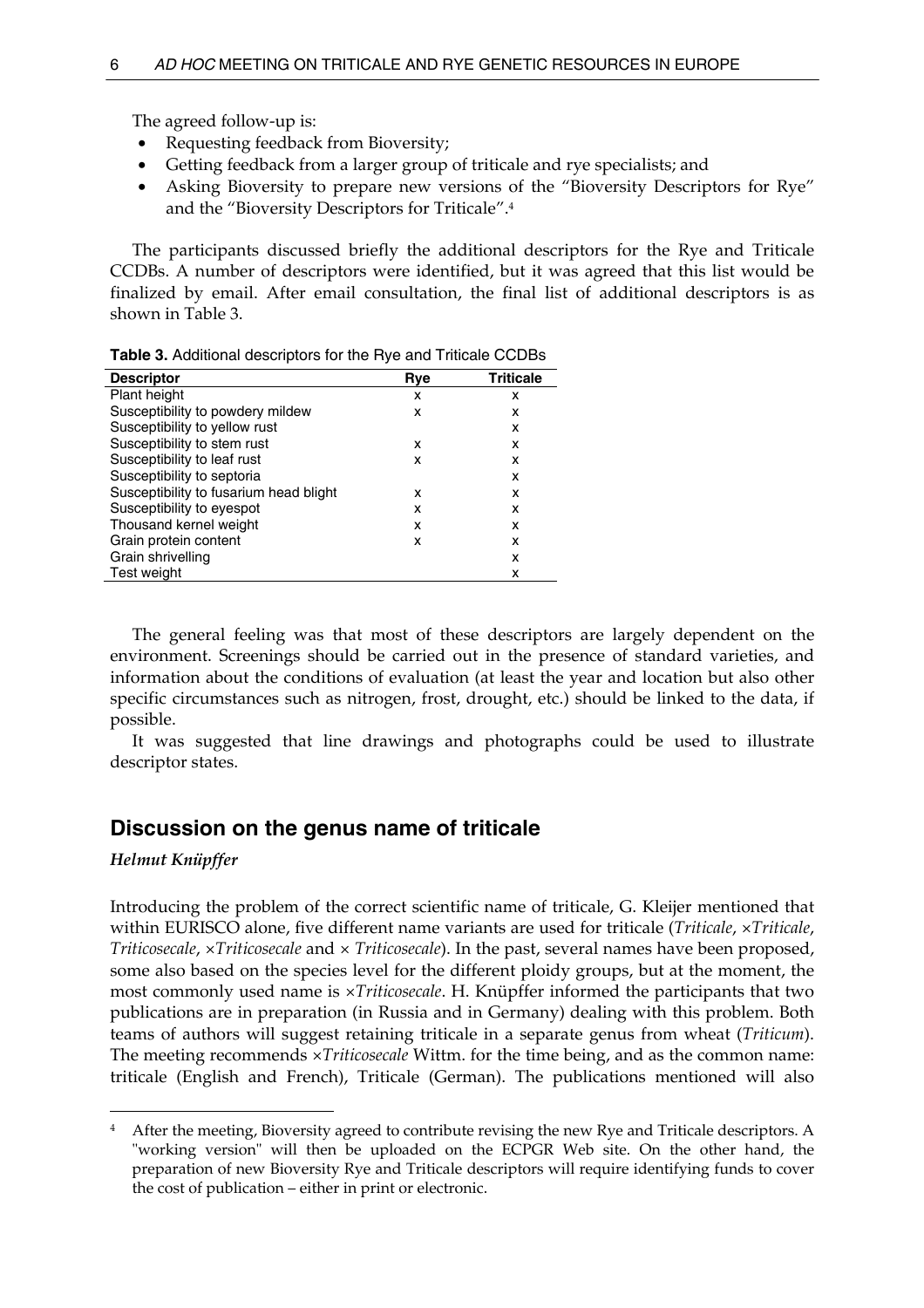propose species names (corresponding to the three ploidy levels) and infraspecific names (convarieties, botanical varieties). The designation of species under a hybrid genus is not allowed under the present version of the International Code for Botanical Nomenclature (ICBN). Therefore, it will be difficult to publish valid species names for the different ploidy levels under ×*Triticosecale*, without amending the Code. The group will consider using the proposed names after their publication.

# **A European Genebank Integrated System (AEGIS)**

*Gert Kleijer* 

An overview of the AEGIS project was presented to the participants. The main objective of AEGIS is the sharing of responsibilities for long-term conservation. A feasibility study has been carried out for four model crops, *Avena*, *Brassica*, *Allium*, and *Prunus* and a strategic framework for the implementation of AEGIS has been developed. The most important elements of AEGIS are:

- The designation by a specific country of European accessions for which this country takes responsibility for conservation
- The acceptance by the particular ECPGR Crop Working Group of these specific European accessions
- The development of quality standards
- The signature of a Memorandum of Understanding by the countries willing to take part in AEGIS.

# **Future work**

# *The Central Crop Databases (CCDBs)*

The group discussed the relationship between the CCDBs and EURISCO. Overlapping (e.g. duplication of tasks) must of course be avoided. There are several reasons for the CCDBs to exist:

- Problems in the handling of characterization and evaluation (C&E) data cannot be solved by EURISCO
- The CCDB will be a very helpful tool, and even a prerequisite, for the implementation of AEGIS for a particular crop
- The CCDB is more suited for the introduction of C&E data from different institutions and different years.

 The CCDBs should be made ready to support the on-line designation of Most Appropriate Accessions (MAAs) by genebank curators.

 Gaps in the passport data are a real problem and these gaps have several causes. Some institutions do not have the financial resources to prepare the data for the CCDB; others have the data available but not in the proper form. Information is not always easily accessible, e.g. for accessions which were received from collections that no longer exist.

## *Recommendation*

• *Local database managers should complete their passport data and strive to make their data available for the CCDBs in a standardized form.*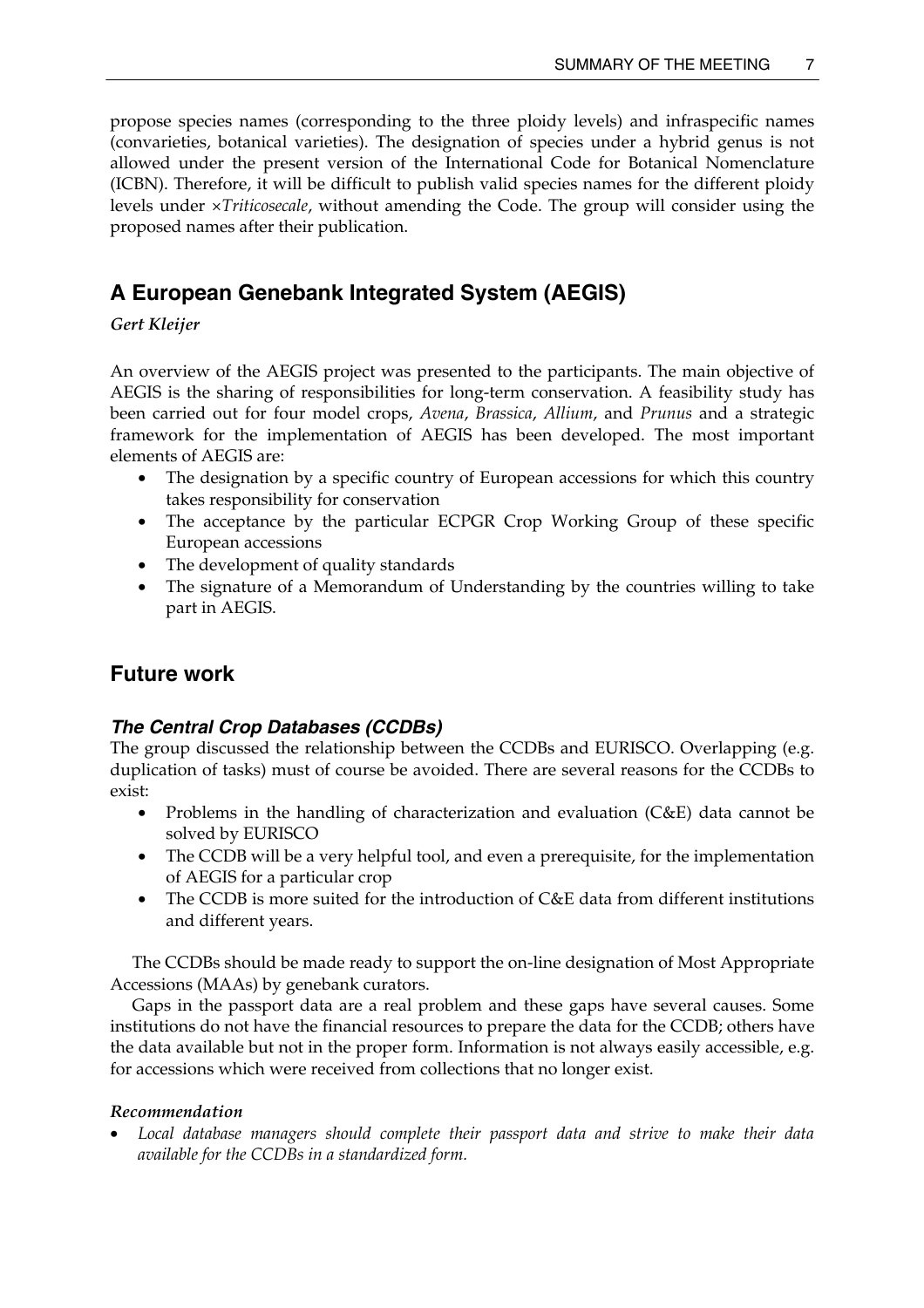## *Extension of EURISCO descriptors*

In the discussion it was suggested that the present EURISCO descriptor "Status of sample" (SAMPSTAT) should be split into two descriptors. "Status of sample" should be defined as "Source of variation", whereas the new descriptor would be "Breeding method". It is expected that this proposal for change will be taken in consideration for the next revision of the EURISCO descriptors.

## *Core collections*

The group discussed the possibility of the establishment of a core collection. The criteria for this core collection have to be discussed and determined. Molecular markers could be a possible additional approach. It will be useful to follow a two-step approach in the creation of core collections. First, the Most Appropriate Accessions (MAAs) should be designated (AEGIS process). The CCDB manager could then make a proposal for a core collection, based on these MAAs. This will allow the analyzing of whether regional gaps are present (for rye). Collecting missions could then be organized to fill these gaps.

## *Evaluation data*

The additional descriptors were already partly discussed (see above, pp. 5-6). For evaluation of genebank accessions it is important to agree upon the number of locations, the use of standard varieties, the number of plants and the use of standardized methods. Standardized guidelines are also needed for the regeneration and conservation of accessions. However, a distinction has to be made between basic characterization and evaluation carried out by the genebanks themselves, and the detailed evaluation procedures by breeders.

## *Recommendations*

 $\overline{a}$ 

- *To develop a system for standardized descriptors and their standardized use. The ECPGR Documentation and Information Network is requested to develop a software solution to convert data from C&E trials into a standardized system.*
- *Several C&E descriptors should be added to the present minimum descriptors in the Triticale and Rye CCDBs.*
- *CCDBs should analyze their data to identify regional gaps (especially for rye) so as to plan necessary collecting missions.*
- *The CCDB managers should make a first proposal for European core collections of rye and triticale, respectively, based on the available data, preferably using the "most appropriate accessions" (MAAs) to be defined in the AEGIS process (see below).*
- *The following descriptors are important for triticale and need to be defined: outcrossing rate, primary or secondary triticale.5*
- *Methods for (secondary) evaluation need to be standardized.*

<sup>&</sup>lt;sup>5</sup> The following definitions were proposed after the meeting:

<sup>-</sup> Primary triticale: newly synthesized allopolyploids from wheat and rye, i.e. the immediate products of chromosome doubling.

<sup>-</sup> Secondary triticale: all genotypes derived from intercrossing primary triticale or from crosses of primary triticale with rye, wheat or secondary triticale.

The outcrossing rate being a very difficult character to assess, it was proposed that this point be noted for further discussion during the next meeting.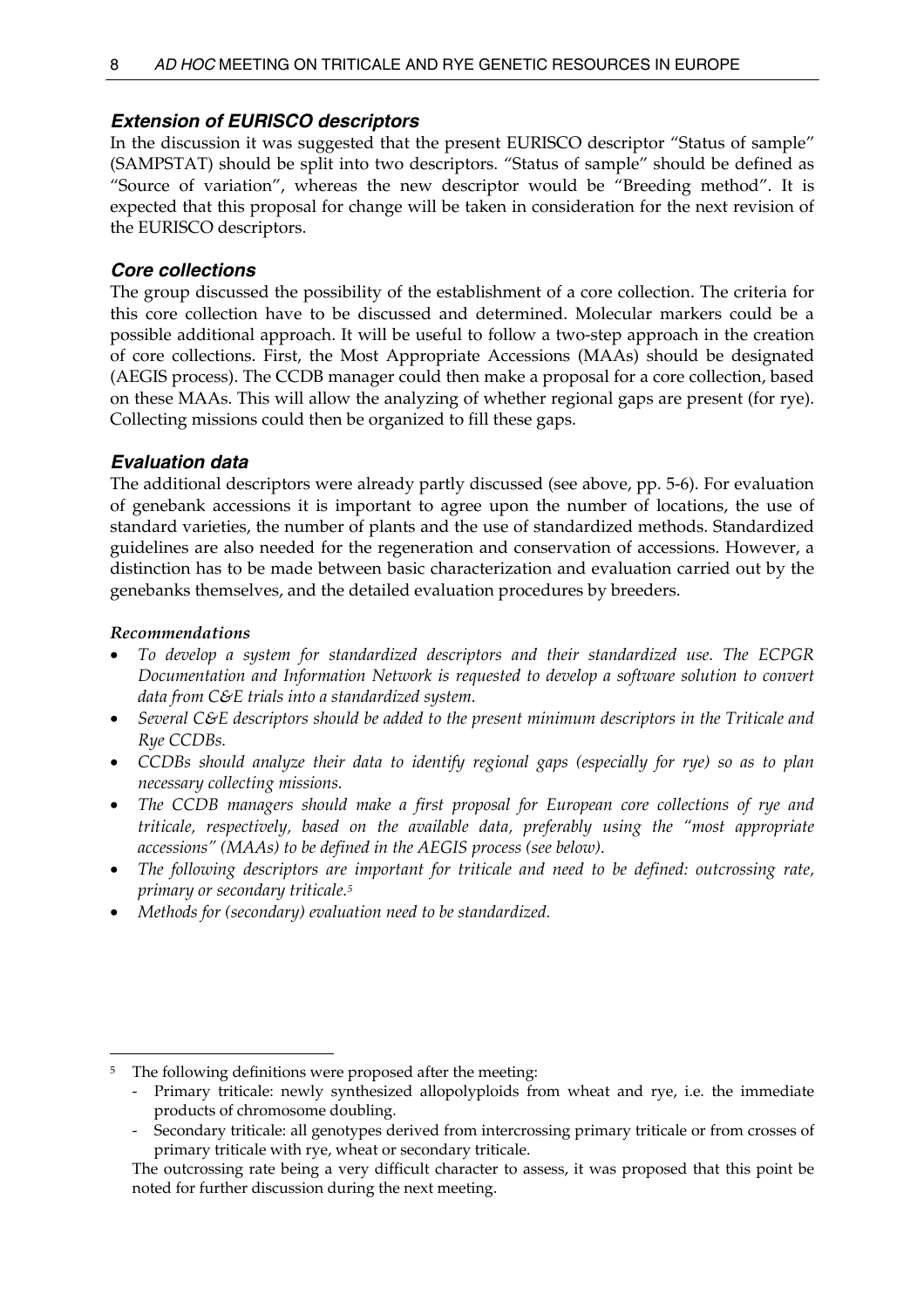## *AEGIS*

The importance of the implementation of AEGIS was underlined but it was decided to wait for the completion of the work on the four AEGIS model crops. In the meantime, it was decided to start preliminary work for the implementation of AEGIS. Two approaches were identified:

- 1. Searching for duplicates within the CCDBs, recognizing the difficulties of this task and the possible help needed from the use of molecular markers.
- 2. Encouraging each genebank manager to propose a list of the most original accessions of their genebank that they are willing to take care of.

 The sharing of responsibilities was recognized as a very important element of AEGIS and in this context, the mutual knowledge of the partners and the trust in the quality of the work of others is essential.

#### *Recommendations*

- *Genebank managers are requested to identify the most important and original accessions in their respective collections to prepare for the implementation of AEGIS.*
- *The implementation of AEGIS recommendations on triticale and rye will depend on the completion of the work on the four AEGIS model crops.*

#### *European projects and fund-raising*

The group found it difficult to set up a project with triticale or rye to be submitted to the  $7<sup>th</sup>$ Framework. COST ("an intergovernmental framework for European Cooperation in the field of Scientific and Technical Research") allows the coordination of research activities and can provide money for meetings. The most important activity to be financed is evaluation.

 The question of the costs for international seed exchange was raised. Some genebanks do not have sufficient money to carry on the exchange of material.

#### *Continuation of the work*

The participants highly appreciate the possibility of meeting to discuss work and coordination in relation to genetic resources of triticale and rye. The participants agreed that the group should resolve to continue its work and agreed to make progress on the different recommendations by input in kind and email exchange. Within the ECPGR Cereals Network there will be a possibility of meeting again in one or two years. The group also decided that the two crops triticale and rye should remain together, but be independent of the wheat working group.

 The group will then assess the progress made and decide whether to submit a formal request to the ECPGR Steering Committee to become a formal Working Group on Triticale and Rye.

#### *Recommendation*

• *The participants need to meet again in two years' time to review progress and to start implementation of AEGIS. This meeting could be organized in the framework of the next full meeting of the Cereals Network (planned in Turkey in spring 2008). In the meantime, email communication will be used to assure and assess progress.*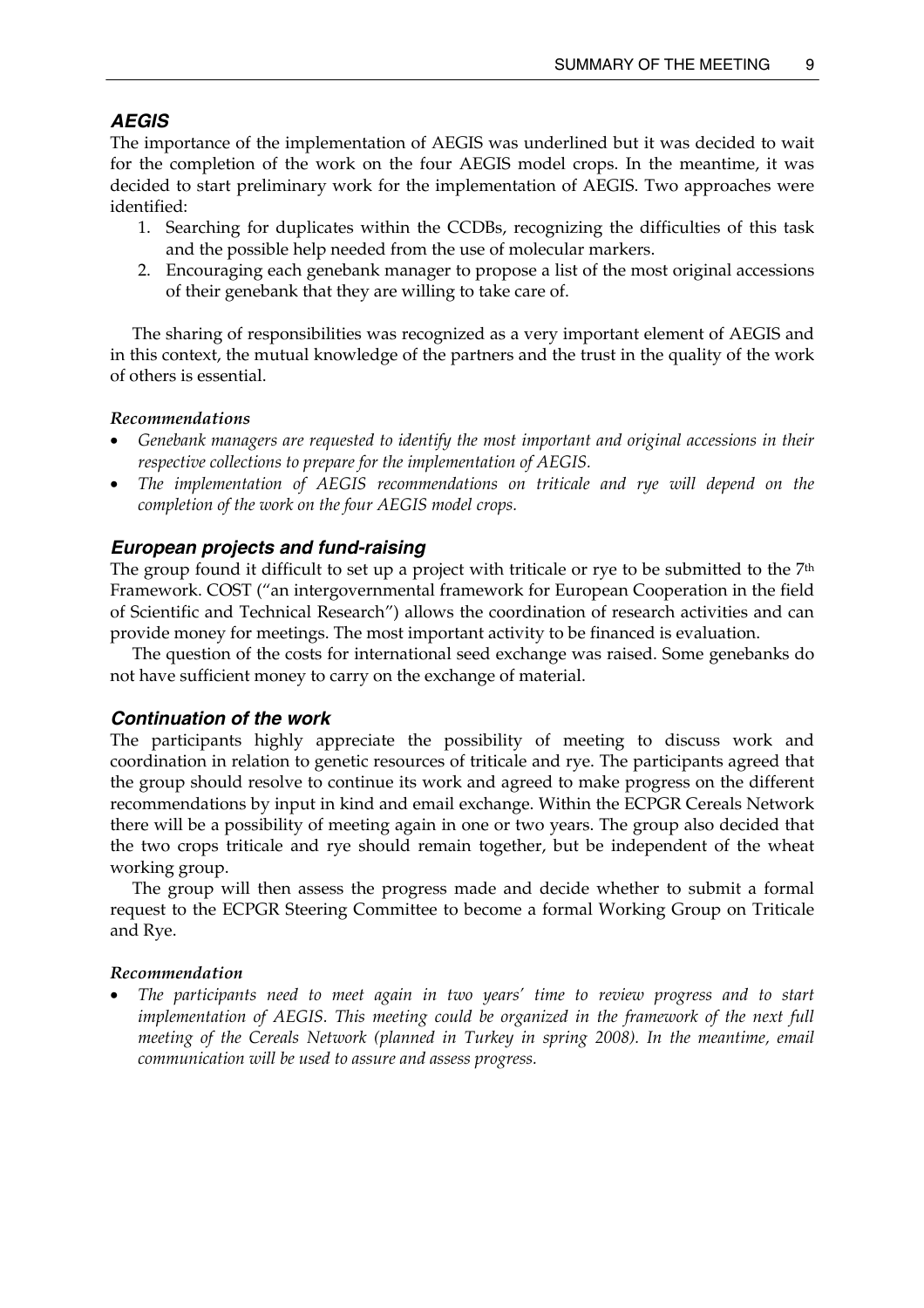# **Concluding remarks**

The participants thanked ECPGR for organizing and financing the meeting. They expressed their thanks to the hosting institute and to Gert Kleijer for the excellent organization of the meeting and the cordial hospitality. Ertug Firat invited the next meeting to Turkey.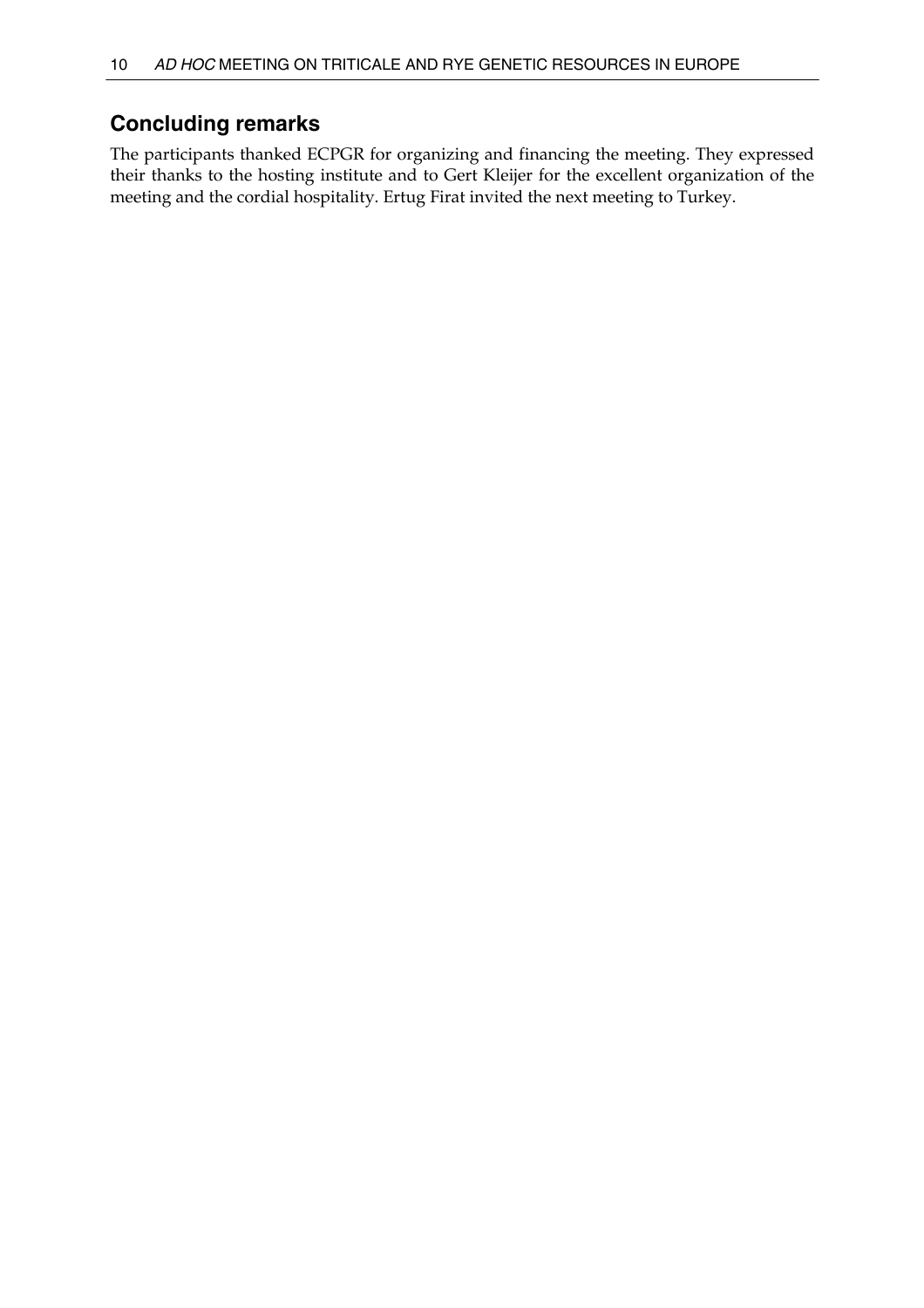# **APPENDICES**

| Appendix I. Acronyms and abbreviations    | 12  |
|-------------------------------------------|-----|
| Appendix II. Agenda                       | 13. |
| <b>Appendix III. List of participants</b> | 14  |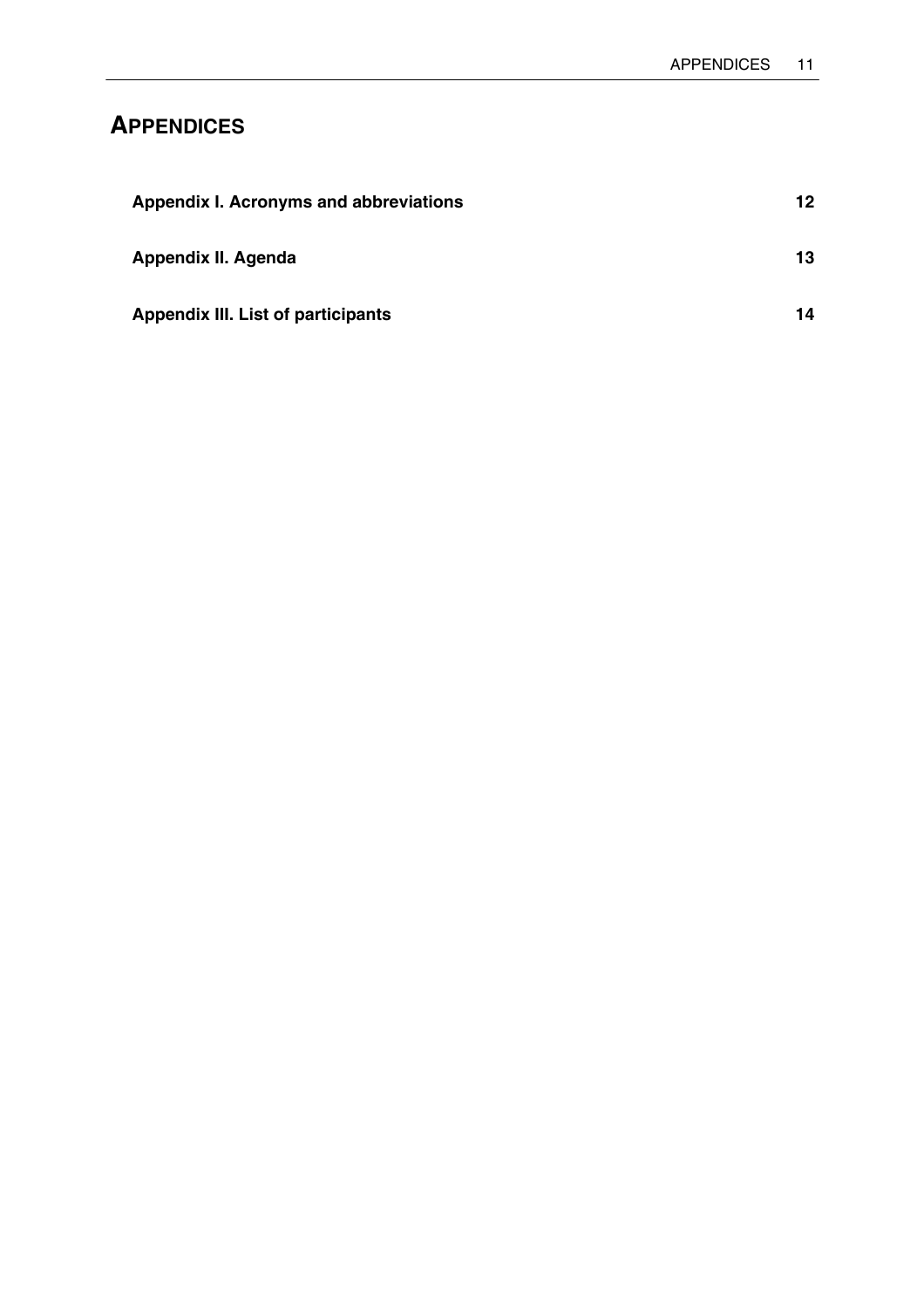# **Appendix I. Acronyms and abbreviations**

| AARI           | Aegean Agricultural Research Institute, Izmir, Turkey                                                                             |
|----------------|-----------------------------------------------------------------------------------------------------------------------------------|
| <b>ACW</b>     | Agroscope Changins-Wädenswil, Switzerland                                                                                         |
| <b>AEGIS</b>   | A European Genebank Integrated System                                                                                             |
| Bioversity     | Bioversity International (formerly IPGRI and INIBAP)                                                                              |
| <b>CCDB</b>    | Central Crop Database                                                                                                             |
| <b>CIMMYT</b>  | International Maize and Wheat Improvement Center, Mexico                                                                          |
| ECP/GR         | European Cooperative Programme for Crop Genetic Resources Networks                                                                |
| <b>ECPGR</b>   | European Cooperative Programme for Plant Genetic Resources (formerly<br>ECP/GR)                                                   |
| <b>ETDB</b>    | European Triticale Database                                                                                                       |
| <b>EURISCO</b> | European Plant Genetic Resources Search Catalogue                                                                                 |
| FAO            | Food and Agriculture Organization of the United Nations, Rome, Italy                                                              |
| <b>INIBAP</b>  | International Network for the Improvement of Banana and Plantain<br>(now Banana and Plantain Section of Bioversity International) |
| <b>IPGRI</b>   | International Plant Genetic Resources Institute (now Bioversity International)                                                    |
| <b>IPK</b>     | Leibniz Institute of Plant Genetics and Crop Plant Research, Gatersleben,<br>Germany                                              |
| <b>MAA</b>     | Most Appropriate Accession                                                                                                        |
| <b>NGO</b>     | Non-governmental organization                                                                                                     |
| PBAI           | Plant Breeding and Acclimatization Institute, Radzików, Poland                                                                    |
| <b>PGRFA</b>   | Plant genetic resources for food and agriculture                                                                                  |
| <b>VIR</b>     | N.I. Vavilov Research Institute of Plant Industry, St. Petersburg, Russian<br>Federation                                          |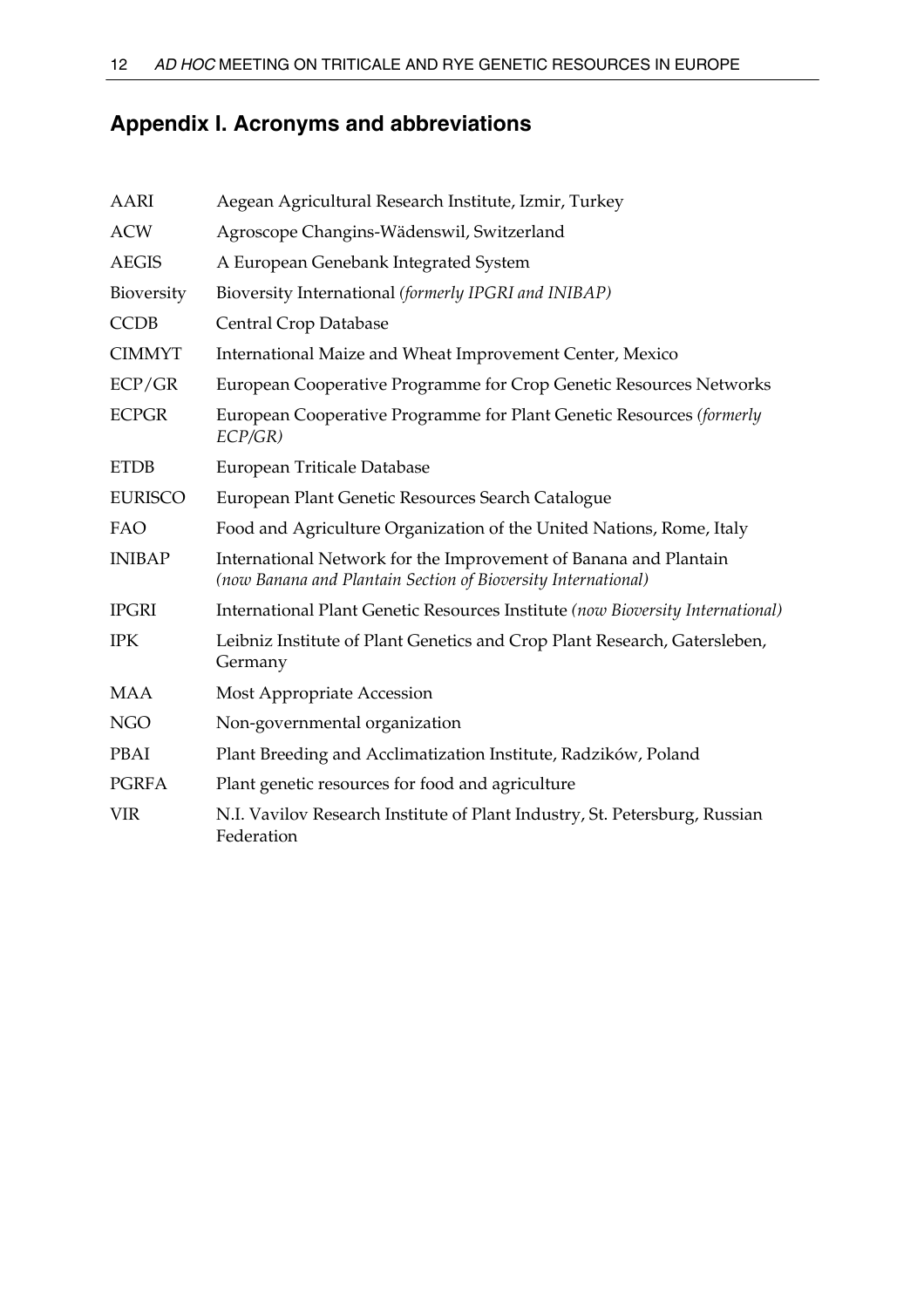# **Appendix II. Agenda**

# **Ad hoc** *Meeting on Triticale and Rye Genetic Resources 28 September 2006, Agroscope Changins-Wädenswil, Nyon, Switzerland*

## *Chair: Helmut Knüpffer*

| 08:45 | Welcome (Gert Kleijer) and short presentation of the participants (All)                                           |
|-------|-------------------------------------------------------------------------------------------------------------------|
| 09:00 | Aims of the meeting (Helmut Knüpffer)                                                                             |
| 09:15 | Presentation of the Rye Central Crop Database (Marcin Zaczyński)                                                  |
| 09:45 | Presentation of the Triticale Central Crop Database (Gert Kleijer)                                                |
|       | Discussion                                                                                                        |
| 10:30 | Coffee break                                                                                                      |
| 11:00 | Additional descriptors, rye (Marcin Zaczyński) and triticale (Gert Kleijer)                                       |
|       | Discussion                                                                                                        |
|       |                                                                                                                   |
| 12:15 | Lunch                                                                                                             |
|       | Chair: Gert Kleijer                                                                                               |
| 13:30 |                                                                                                                   |
| 14:00 | Discussion on the genus name of triticale (introduced by Helmut Knüpffer)<br>Presentation of AEGIS (Gert Kleijer) |
|       | Discussion                                                                                                        |
| 14:45 | Future work (All)                                                                                                 |
|       |                                                                                                                   |
| 15:30 | Coffee break                                                                                                      |
|       |                                                                                                                   |
| 16:00 | Future work, continued (All)                                                                                      |
| 17:30 | Conclusions/end of the meeting                                                                                    |
|       |                                                                                                                   |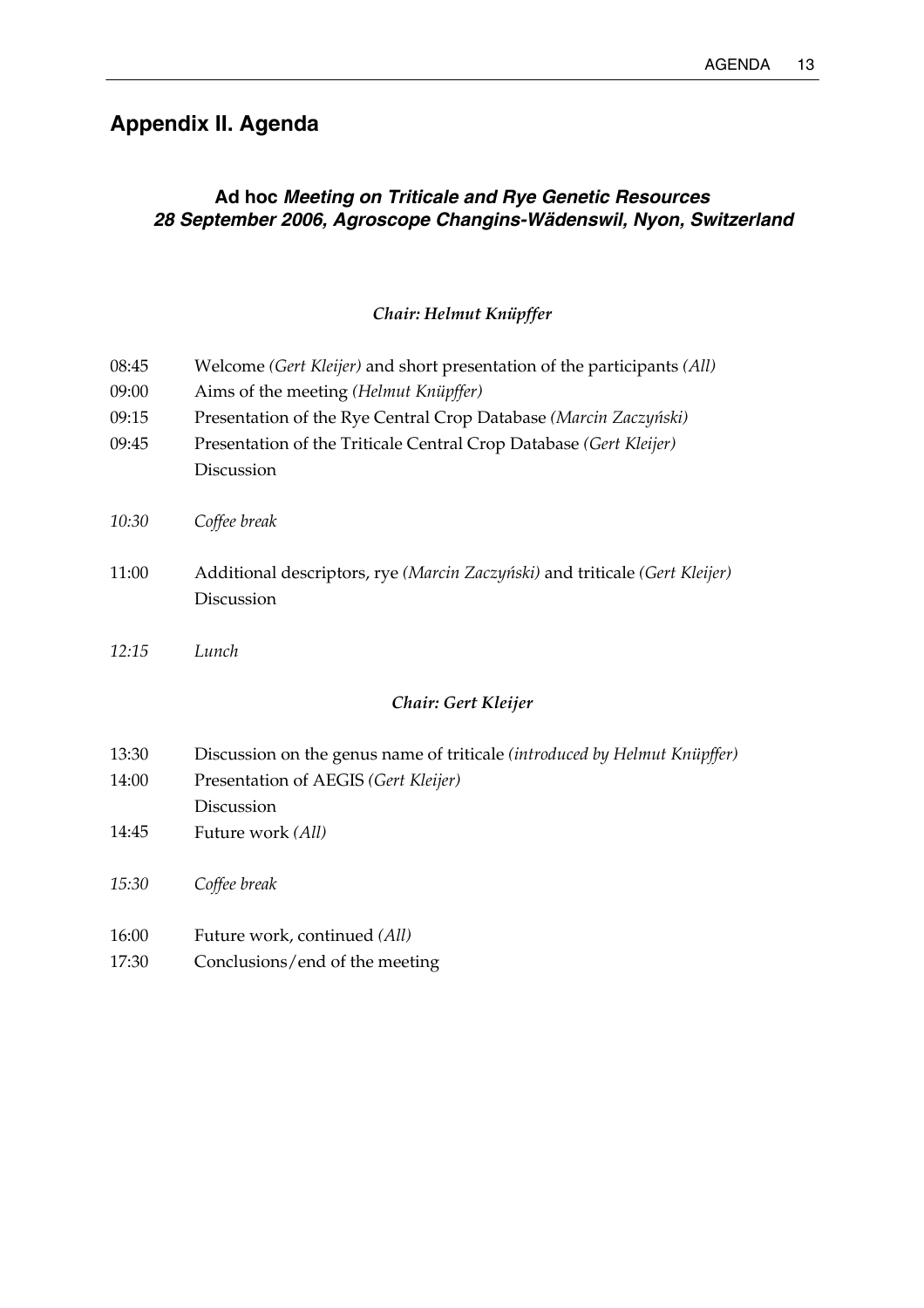# **Appendix III. List of participants**

## **Ad hoc** *Meeting on Triticale and Rye Genetic Resources 28 September 2006, Agroscope Changins-Wädenswil, Nyon, Switzerland*

#### **Invited participants**

Annaig Bouguennec INRA UMR 1095 Amélioration et Santé des Plantes 234 avenue du Brézet 63100 Clermont-Ferrand France Tel: (33) 4 73624305 Fax: (33) 4 73624453 Email: annaig@clermont.inra.fr

Helmut Knüpffer Genebank Department Leibniz Institute of Plant Genetics and Crop Plant Research (IPK) Corrensstr. 3 06466 Gatersleben **Germany** 

Tel: (49-39482) 5283 Fax: (49-39482) 5155 Email: knupffer@ipk-gatersleben.de

Gitta Oettler University of Hohenheim State Plant Breeding Institute (720) Fruwirthstr. 21 70593 Stuttgart **Germany** Tel: (49-711) 459 23846 Fax: (49-711) 459 23841 Email: oettler@lsa.uni-hohenheim.de

Boguslaw Łapiński Plant Breeding and Acclimatization Institute (IHAR) 05870 Blonie, Radzików near Warsaw **Poland**  Tel: (48-22) 725 36 11 Fax: (48-22) 725 47 15 Email: b.lapinski@ihar.edu.pl

Marcin Zaczyński Plant Breeding and Acclimatization Institute (IHAR) 05870 Blonie, Radzików near Warsaw **Poland**  Tel: (48-22) 725 36 11 Fax: (48-22) 725 47 15 Email: m.zaczynski@ihar.edu.pl

Anatoly Merezhko Dept. of Wheat Genetic Resources N.I. Vavilov Research Institute of Plant Industry (VIR) 42 Bolshaya Morskaya Str. 190000 St. Petersburg

**Russian Federation**  Tel: (7-812) 5717322 Fax: (7-812) 5718762 Email: a.merezhko@vir.nw.ru

Gert Kleijer Research Station Agroscope Changins-Wädenswil (ACW) PO Box 1012 1260 Nyon 1 **Switzerland**  Tel: (41-22) 3634726 Fax: (41-22) 3934690 Email: geert.kleijer@acw.admin.ch

A. Ertug Firat Aegean Agricultural Research Institute (AARI) PO Box 9 Menemen 35661 Izmir **Turkey**  Tel: (90-232) 8461009/8461331 Fax: (90-232) 8461645/8461107 Email: etae@aari.gov.tr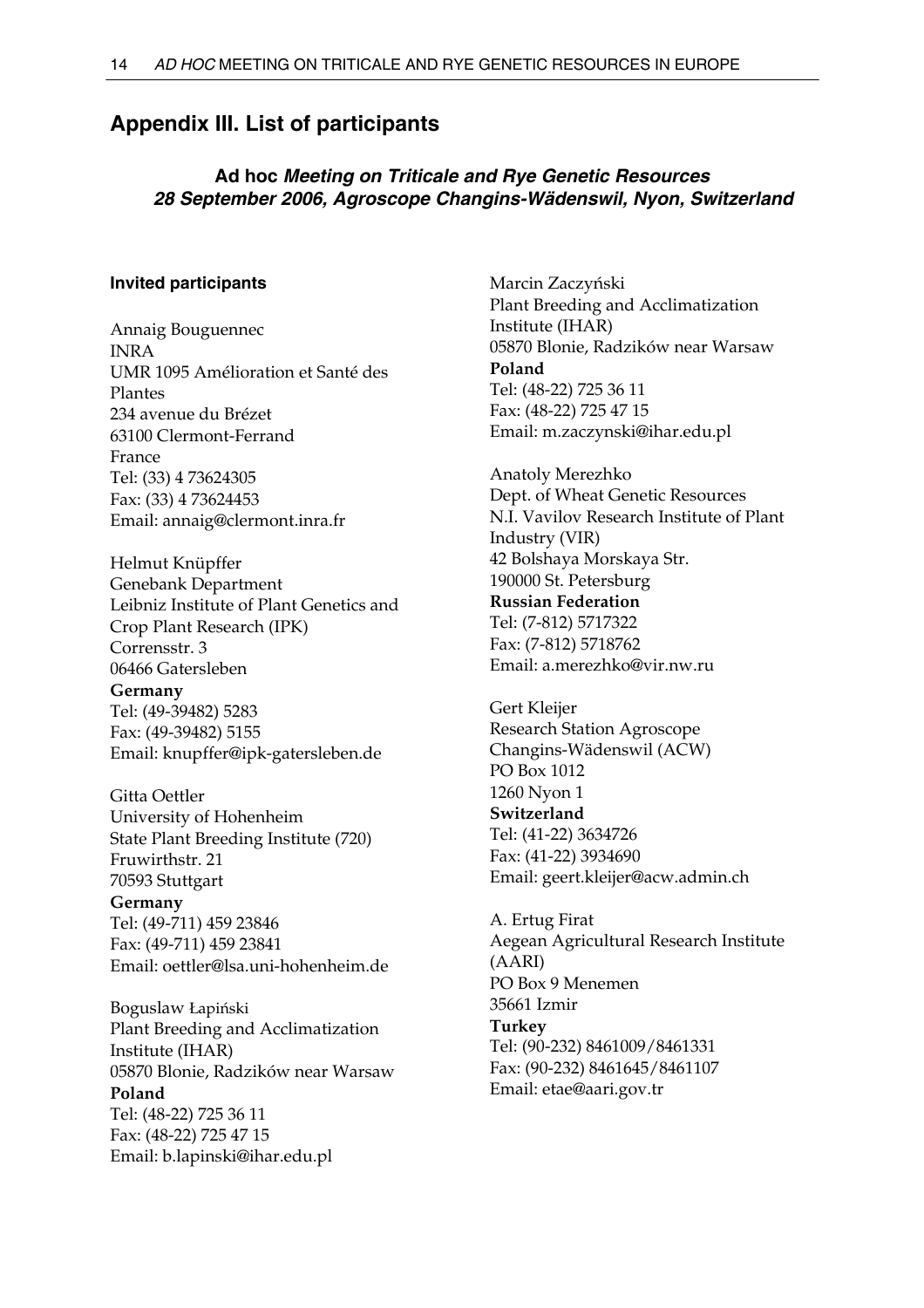## **Observers**

Dario Fossati Research Station Agroscope Changins-Wädenswil (ACW) PO Box 1012 1260 Nyon 1 **Switzerland**  Tel: (41-22) 3634729 Fax: (41-22) 3934690 Email: dario.fossati@acw.admin.ch

Raphaël Häner Swiss Commission for the Conservation of Cultivated Plants (CPC) PO Box 1012 1260 Nyon 1 **Switzerland**  Tel: (41-22) 3634702 Fax: (41-22) 3934690 Email: raphael.haener@acw.admin.ch